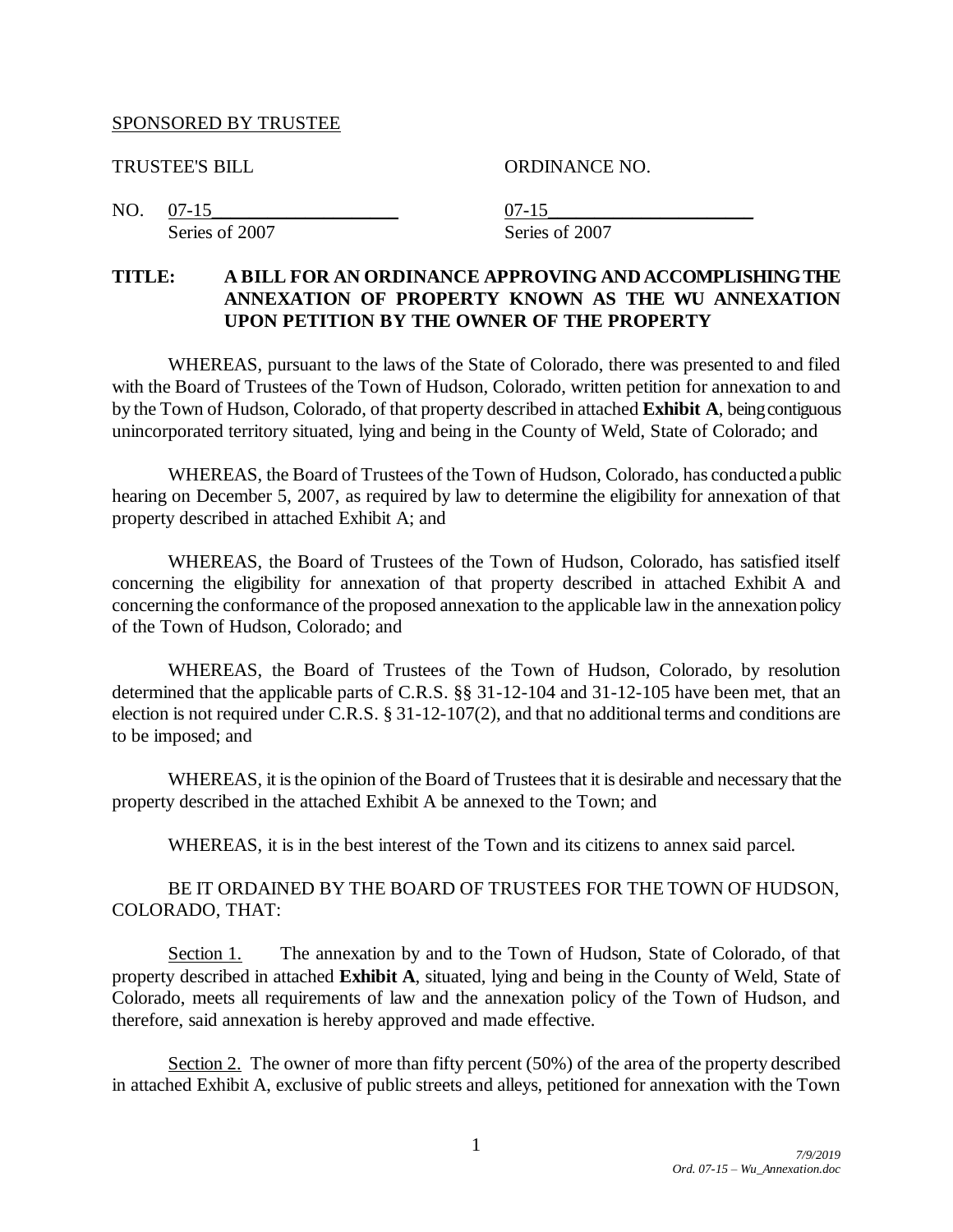Board of Trustees by filing a Petition for Annexation, together with four (4) copies of the annexation map, as required by law, on September 10, 2007.

Section 3. The Board of Trustees, by resolution at a properly noticed meeting on December 5, 2007, accepted said Petition and found and determined that the applicable parts of the Municipal Annexation Act of 1965, C.R.S. § 31-12-101, *et seq.*, as amended, have been met and further determined that an election was not required under the Act and that no additional terms and conditions were to be imposed upon said annexation.

Section 4. Upon the effective date of this Annexation Ordinance, all lands within the area to be annexed shall become subject to the Municipal Laws of the State of Colorado pertaining to towns and to all ordinances, resolutions, rules and regulations of the Town of Hudson.

Section 5. Considering all of the foregoing, and based on the conviction that annexation of this property to the Town of Hudson will serve the best interests of the Town of Hudson and the owner(s) of the territory to be annexed, the unincorporated territory described in Exhibit A, which is attached hereto and made a part hereof, is hereby annexed to the Town of Hudson, Colorado.

Section 6. Upon passage of this Ordinance, the Town Clerk shall file for recording three (3) certified copies of the Annexation Ordinance and three (3) copies of the Annexation Map with the Clerk and Recorder of the County of Weld, State of Colorado, and shall keep one (1) copy of the annexation map along with the original of this Annexation Ordinance in the Town Clerk's office.

Section 7. The Town Clerk shall request that the Weld County Clerk and Recorder shall file one (1) certified copy of the Annexation Ordinance and one (1) copy of the Annexation Map with the Division of Local Governments of the Department of Local Affairs in addition to filing one (1) certified copy of the Annexation Ordinance and one (1) copy of the Annexation Map with the Colorado Department of Revenue

Section 8. The Annexation Map showing the boundaries of the newly annexed territory as above described shall be kept on file in the office of the Weld County Clerk and Recorder.

Section 9. Effective Date. By operation of C.R.S. § 31-12-113(2), the annexation and this ordinance will not become effective until the Town Clerk completes the filings required by statute. For the purpose of general taxation, this ordinance shall become effective on January  $1<sup>st</sup>$  of the next succeeding year following its passage.

INTRODUCED, READ IN FULL, AND ADOPTED this \_\_\_\_\_ day of \_\_\_\_\_\_\_\_\_\_\_\_\_\_\_\_\_\_\_\_\_\_\_\_\_\_\_\_\_, 2007.

TOWN OF HUDSON, COLORADO

\_\_\_\_\_\_\_\_\_\_\_\_\_\_\_\_\_\_\_\_\_\_\_\_\_\_\_\_\_

Neal Pontius, Mayor

ATTEST: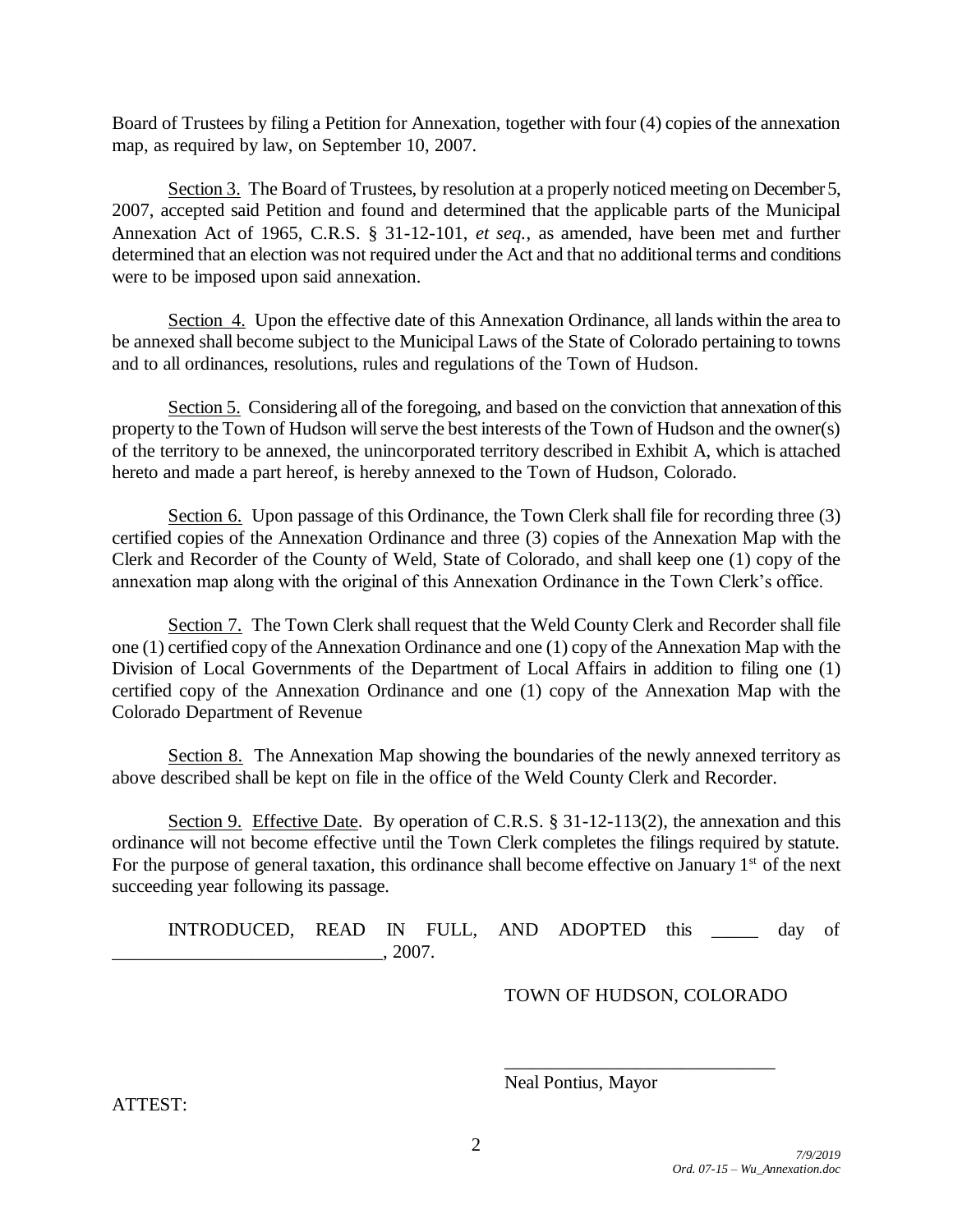#### \_\_\_\_\_\_\_\_\_\_\_\_\_\_\_\_\_\_\_\_\_\_\_\_\_\_\_\_\_\_\_\_ Judith A. McGill, Town Clerk Pro Tem

PASSED ON SECOND AND FINAL READING this day of \_\_\_\_\_\_\_\_\_\_\_\_\_\_\_, 2007, AND ORDERED PUBLISHED ONCE IN FULL.

TOWN OF HUDSON, COLORADO

 $\mathcal{L}$  , we can also assume that  $\mathcal{L}$ 

ATTEST:

Neal Pontius, Mayor

\_\_\_\_\_\_\_\_\_\_\_\_\_\_\_\_\_\_\_\_\_\_\_\_\_\_\_\_\_\_\_\_ Judith A. McGill, Town Clerk Pro Tem

APPROVED AS TO FORM:

Corey Y. Hoffmann, Town Attorney

\_\_\_\_\_\_\_\_\_\_\_\_\_\_\_\_\_\_\_\_\_\_\_\_\_\_\_\_\_\_\_\_